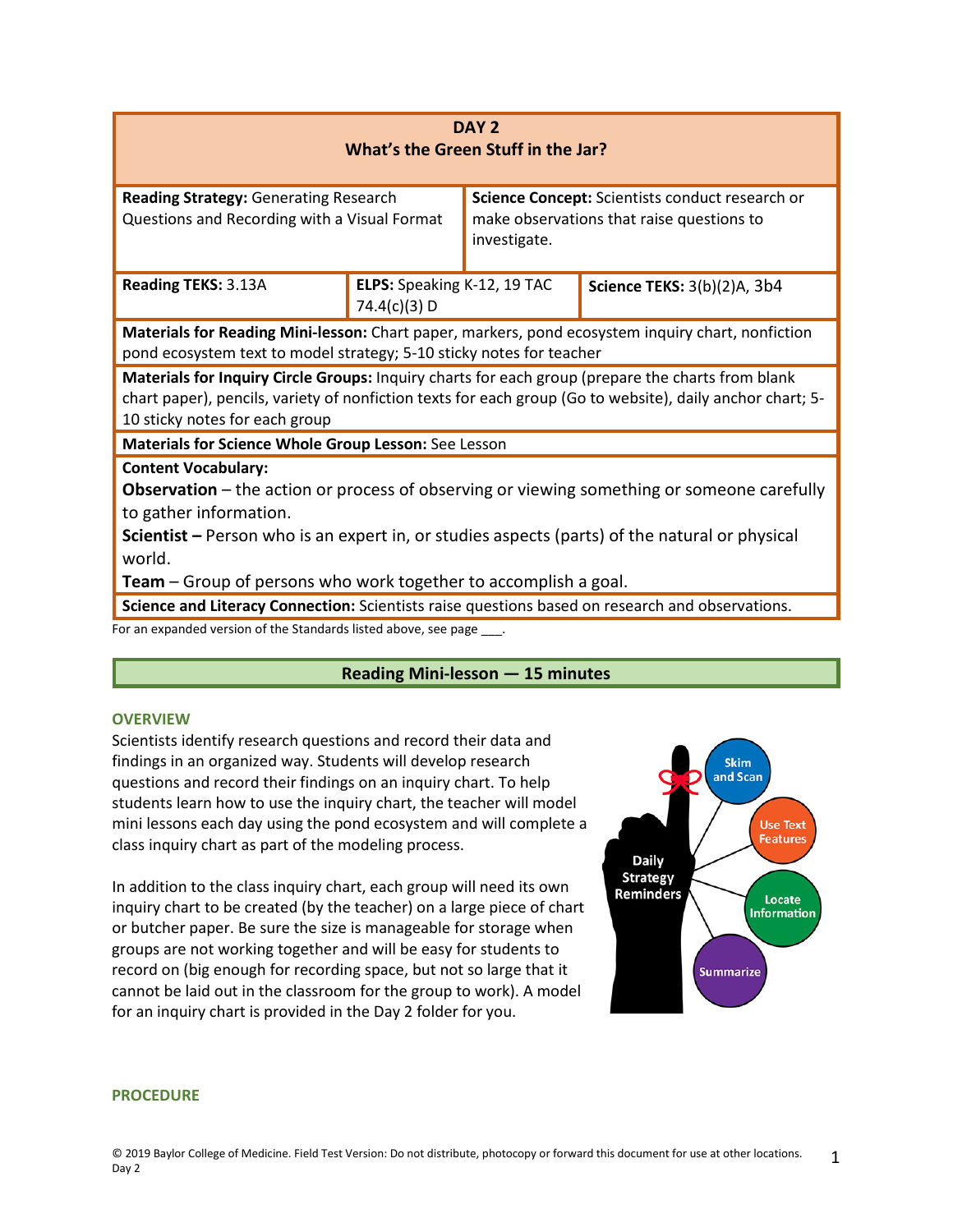- **Tell what the strategy is (declarative knowledge)**
	- $\circ$  Say something like, "Today we will generate questions on a topic (pond ecosystem) and develop a method to record and organize the information on an inquiry chart."
- **Tell when and why to use the strategy (conditional knowledge)**
	- $\circ$  Say something like, "I need to generate questions before I start researching a topic. I do this so I will have a clear direction about what I will research on my topic. Once I find the information that I am looking for, I will record it on an Inquiry Chart. As a scientist, I will record the data in an organized way so it will make sense. Each day during this unit, you will research your topic with your inquiry circle groups to complete your Inquiry Chart.
- **Tell how to employ the strategy (procedural knowledge)** *While you model the strategy, you might want to say something like this to the Readers:*
	- $\circ$  First let's look at the top row of the Inquiry Chart. This is where I will record my research questions. My research questions are simply questions I have about my topic (which, in this case, is pond ecosystems).
	- $\circ$  Now, let's talk about how to write our research questions. First, I will think about what I already know about pond ecosystems. I will write down what I already know on sticky notes. Be sure to only write one fact per sticky note! (*Model your thinking about what you already know and allow students to give you responses to record on sticky notes.)*
	- $\theta$  Next, I will organize the sticky notes into categories by moving them around into logical groups. I can use these categories to generate questions for inquiry. I will ask myself what things I know a lot about and what I know little about. From there, I can decide what I would like to research and learn more about. For instance, one question I might have is… (ask students to give an example). Suggest to the students that they write drafts of 6-7 questions before they decide on the final research questions.
	- $\circ$  Before I record the research questions on the top of the Inquiry Chart, I need to ask myself some questions.
		- Are my research questions too broad or too narrow? *(You should not have yes/no questions).*
		- Are my research questions interesting to me and to others?
		- Will I be able to find information about the research questions?
	- $\circ$  Once I have asked myself those questions and determined that I have good research questions, I will write the them along the top of the Inquiry Chart.
	- $\circ$  Now I will also write what I already know (from the sticky notes) in the correct section.
	- $\circ$  Looking at the inquiry chart, I see that I will also need to record my resources as I gather information. That means I will write the title and author of books I use and the addresses of the websites. (*Remind students of this when they start researching on Day 3*.)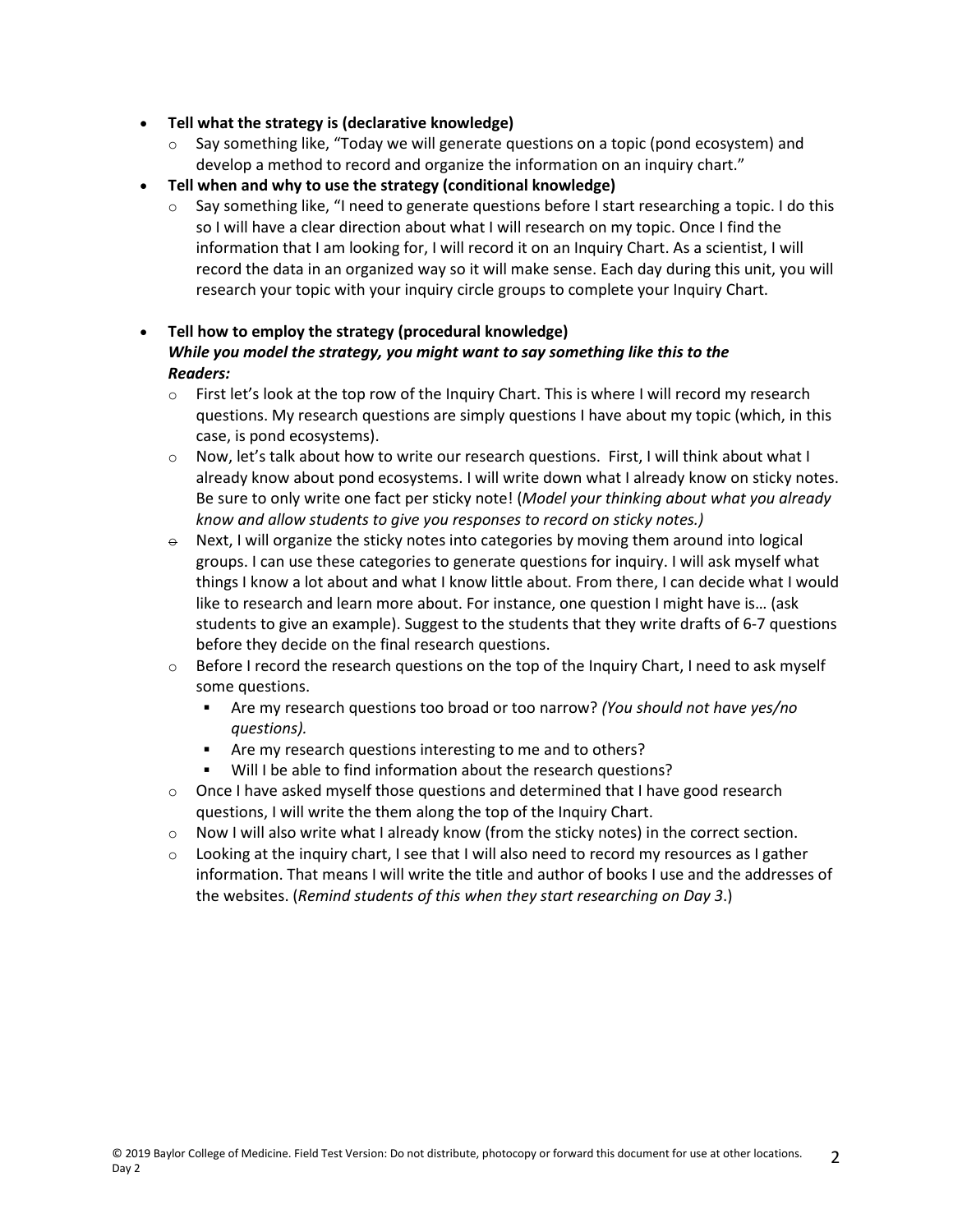| <b>Name of</b><br><b>Ecosystem and</b><br><b>Group Members</b><br><b>Here</b> | <b>Research</b><br><b>Question 1</b> | <b>Research</b><br><b>Question 2</b> | <b>Research</b><br><b>Question 3</b> | <b>Research</b><br><b>Question 4</b> | <b>Research</b><br><b>Question 5</b> | <b>Other</b><br><b>Interesting facts</b> |
|-------------------------------------------------------------------------------|--------------------------------------|--------------------------------------|--------------------------------------|--------------------------------------|--------------------------------------|------------------------------------------|
| What we know                                                                  |                                      |                                      |                                      |                                      |                                      |                                          |
| <b>Resource 1</b><br>(Record the title,<br>author, website,<br>here)          |                                      |                                      |                                      |                                      |                                      |                                          |
| <b>Resource 2</b><br>(Record the title,<br>author, website,<br>here)          |                                      |                                      |                                      |                                      |                                      |                                          |
| <b>Resource 3</b><br>(Record the title,<br>author, website,<br>here)          |                                      |                                      |                                      |                                      |                                      |                                          |
| <b>Resource 4</b><br>(Record the title,<br>author, website,<br>here)          |                                      |                                      |                                      |                                      |                                      |                                          |

**Note:** For this first day of using the Inquiry Chart while in inquiry circles, students will work together to write their research questions and complete the "what we know" section. After this day, students will use the inquiry chart to record their research data while in inquiry circles.

## **Inquiry Circle Groups — 30 minutes**

#### **OVERVIEW**

Scientists work in teams when conducting research and investigations. Each day of this unit, students will work in inquiry circle groups while embodying the role of a scientist. They will do so by taking on roles of scientists in research by speaking like a scientist, reading like a scientist, and writing like a scientist. Each student team will be working on their own set of questions within the inquiry circle.

## **PROCEDURE**

## **Before Inquiry Circle Groups — 5 minutes**  *You might want to say something like this to the readers:*

- It is time to get into our inquiry circle groups. You will be with the same research team as yesterday.
- When we research North American ecosystems, we will practice our roles as scientists. We will do this because scientists have a special way in which they observe the world, read scientific texts, and write reports. There is no better way to learn about science than to become a scientist!

## **During Inquiry Circle Groups — 20 minutes**  *You might want to say something like this to the readers:*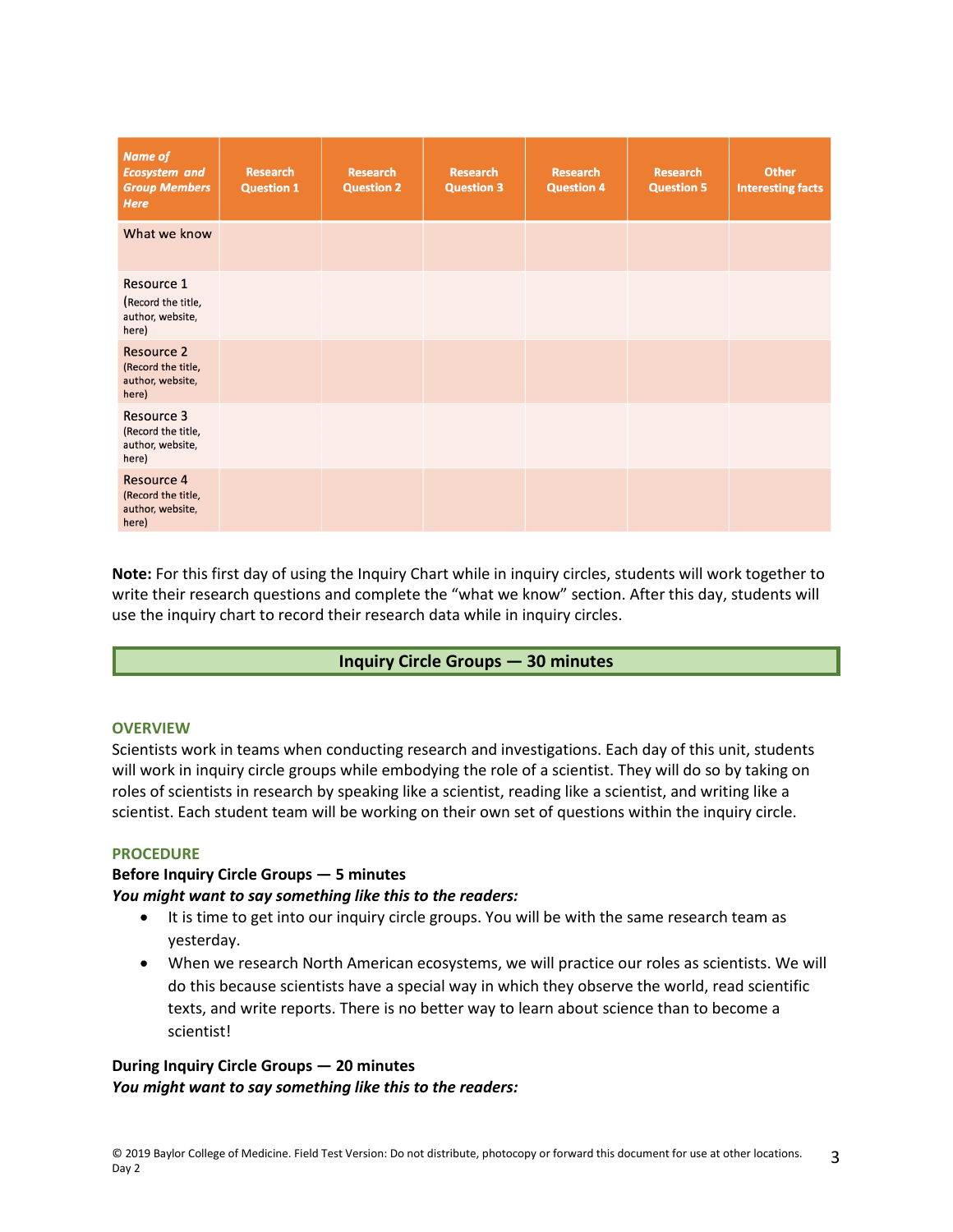- We have anchor charts to help guide your thinking. Do not forget to use them while in groups. (Refer to the "Inquiry Tool Box" anchor chart and the daily anchor chart. Remind students that they can use all the reading strategies taught, not just the one for that day.)
- My role is to help guide the inquiry circle groups, but I expect you to work as a scientific team to solve your problems together.
- Do not forget to answer your research questions and record your answers on the inquiry chart. It is important to record your sources on the inquiry chart as you complete it. (Be sure to explicitly explain how students should use the chart.)

(While groups are working together, walk around the room to facilitate as needed.)

## **After Inquiry Circle Groups — 5 minutes**

## *You might want to say something like this to the readers:*

- As we are concluding our inquiry circle groups for today, each group will have a chance to share what they accomplished and learned.
- The Lab Director should lead the discussion with their inquiry circle group about today's results. For example, what did you learn about your ecosystem? Which reading strategies did you use? What problems did you encounter? How did you resolve those problems?
- The Data Scientist will now share with the entire class either something the group learned about their ecosystem, which reading strategy(ies) were used, or how the group solved a problem.

## **Science Whole Group Lesson — 30 - 45 minutes**

#### **OVERVIEW**

Students are introduced to a jar containing an unknown green substance to make observations, stimulate discussion and raise questions.

#### **GUIDING QUESTIONS**

What questions do you have about the green substance? What do you want to know?

#### **BACKGROUND INFORMATION**

Scientific work involves a variety of approaches and processes that include observations and research, asking questions, collecting and analyzing data, and explaining information.

Allowing students to carry out investigations they design teaches them about the processes that scientists use in their work. Generating their own questions based on their observations gives them ownership in the process.

#### **SAFETY**

Teacher should advise the students not to lift the bottle of the green substance – it is heavy and may spill.

Correct use of the loupes and hand lenses should be modeled by the teacher.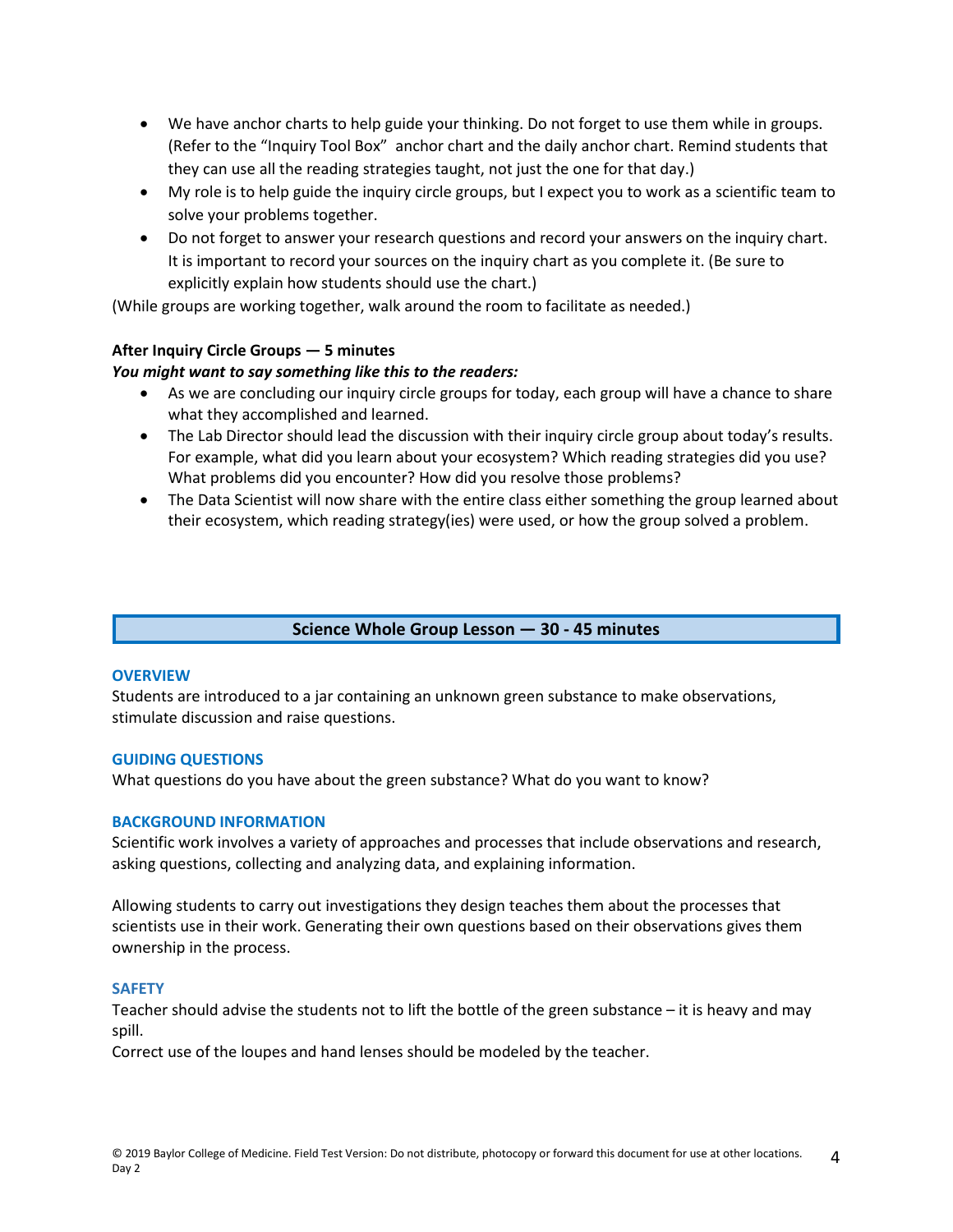# **MATERIALS**

- A 1- gallon bottle containing a green substance.
- Hand lenses and loupes
- Science notebooks
- **IMAGE 18 Images of green substance**
- **Large zip loc bags**

## **SETUP**

- Teacher will place the gallon bottle of the green substance in a central location for observation.
- Place hand lenses and loupes next to it.
- Make copies of images of green substance (one set per team) and place in a plastic bag.

# **DAILY OBSERVATIONS**

When ready, students will need time to make observations, take photos, and document any changes every day for 5-7 days during the science inquiry time.

# **PROCEDURE**

# **Engage**

- 1. Ask the students if they have ever come across something they had never seen before, or something that looked "mysterious". How did they react to it? (Did they want a closer look? Did they have questions?) Accept and discuss all responses.
- 2. Remind them that they are now going to become scientists working in teams. Ask them what they think scientists do when they find something they don't understand or know about. (Research information? Make observations? Ask questions?)
- 3. Tell the class that you have a jar with something in it for them to observe.
- 4. Show the class a science notebook and explain that now that they are working as scientists, it will be important for them to use it to record everything they observe, do, or have a question about.
- 5. Point out the station you have set up with the jar of the green substance and magnifiers.
- **6.** Establish the rules for observation:
	- Instruct them to not lift, shake or in any way move the jar so that the green substance is not disturbed!
	- Use hand lenses (or loupes) for a closer look at the substance
	- Each team has 3-5 minutes for observations (dependent on the number of teams).
	- Write notes about what you observe or have a question about in your notebooks.
	- The teacher will accompany teams to the station to ensure compliance.

## **Explore**

- 7. Ask the Equipment Directors to distribute the science notebooks (1 per student) to their team.
- 8. Direct the students to write the date of their observations and work each day that they use the science notebooks. (This will provide important information that they can use at the end of their study.)
- 9. Tell them that **each team member** will write about their observations in their own notebooks.
- 10. Next, ask the Equipment Directors to pick up a bag of the digital images (1 per team).
- 11. Explain that as they are waiting for their turn to see the substance in the bottle, they will look at digital images of the same substance taken through a microscope. They are to write down observations and questions about the images as well.
- 12. Teams will rotate until all teams have made observations of the jar.